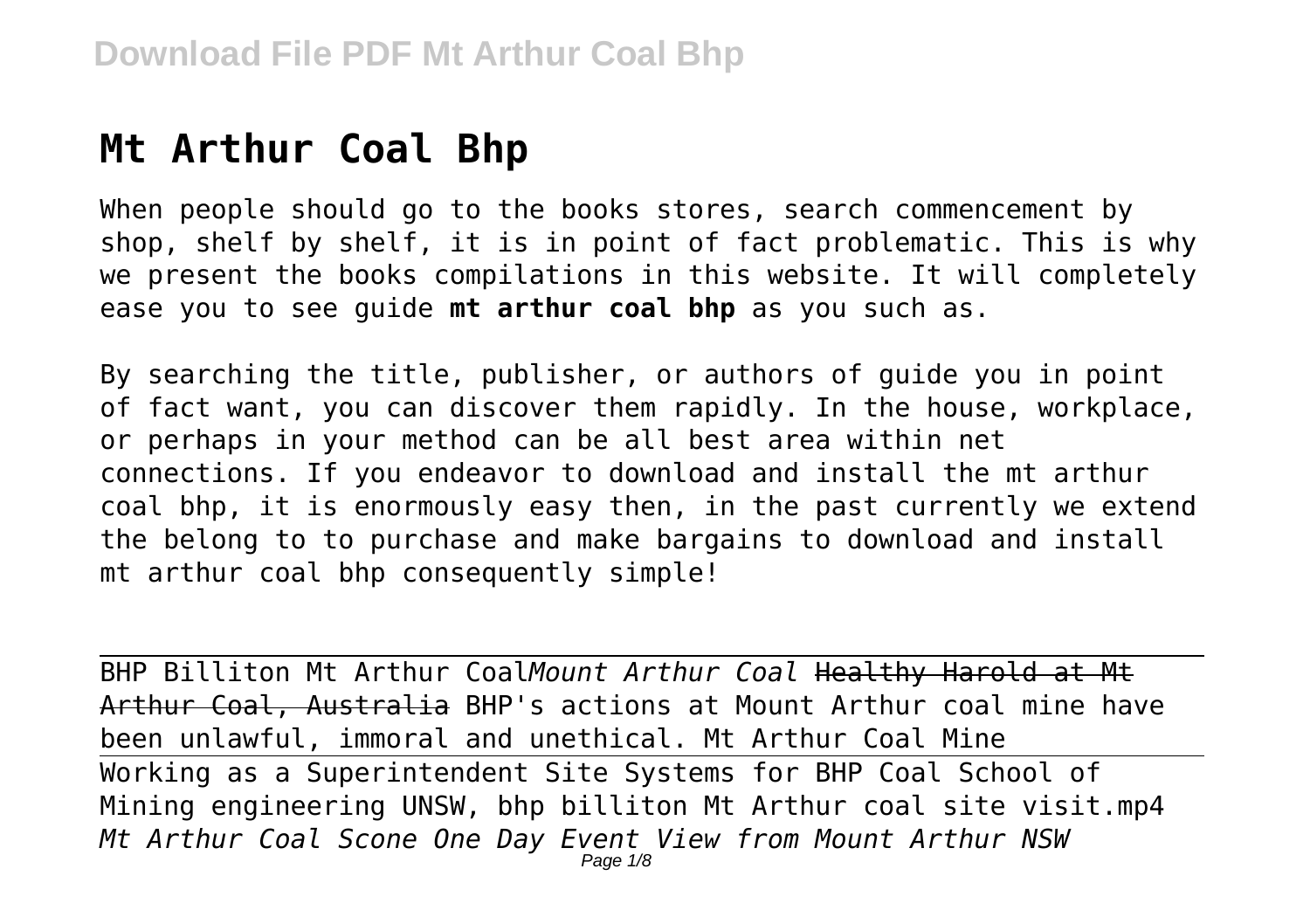Learning from investigations: Refuelling mobile plant **1:50 Liebherr 994B Front Shovel Excavator Mt Arthur Coal Australia** *BHP Careers – Join the BMA Engineering team* Ever wondered what it's like to drive one of the biggest trucks in the world? World's biggest mine: Inside US coal

Moolarben Coal - Time lapse (Australia)METROPOLITAN MINE UNDERGROUND Ever seen how we move a dragline?

#49 A look at my MINING MUSEUM ! 2017*Brimpton Carol Service* Worlds longest train, must see!!! total length of 7.353 km, total weight 99,734 tons Castlecomer mines *RioTinto Automation- BBC Click* Box stops BHP 2015 Mt Arthur Challenge, Wellington NSW

Hunter Valley Coal Mines

BHP sees iron, coal output dip*BHP Billiton: The Polluter must Pay. BHP Billiton petition hand-in against an Indonesian coal mine Our employees explain what it's like to work at South Walker Creek Mine Jimblebar autonomous trucks Mt Arthur Coal Bhp* Mt Arthur is the largest individual coal production site in the NSW Hunter Valley. Download high resolution image (JPG, 7.8 MB) Download low resolution image (JPG, 101 kB)

*Mt Arthur Coal Australia | BHP* Stephen David, General Manager — Mt Arthur Coal. BHP Billiton Energy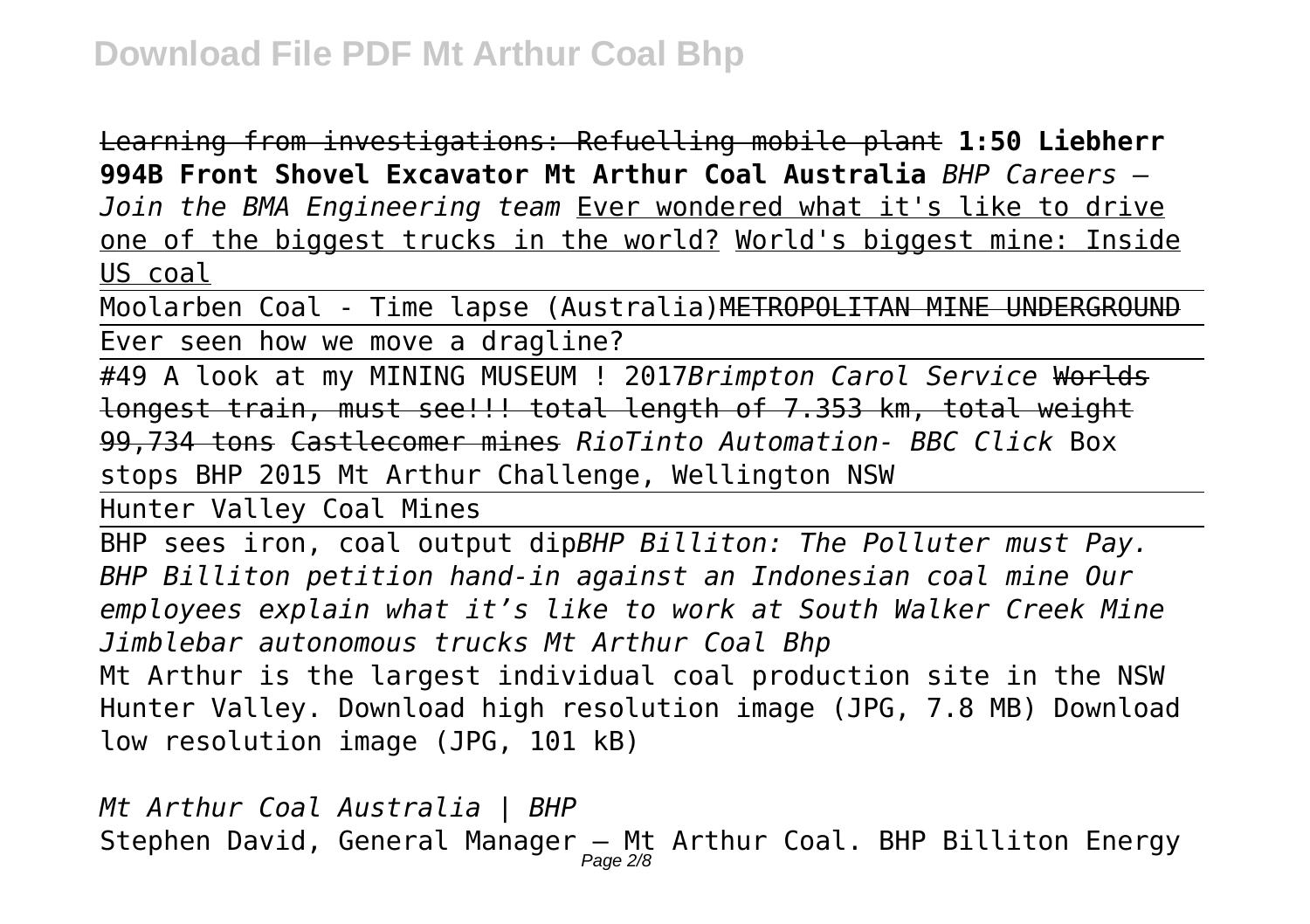Coal. • One of the world's largest producers and marketers of export thermal coal. • Major supplier to domestic markets. • Diverse operations and markets along with multi-source supply capability. • Key assets in South Africa, USA, Colombia and Australia.

*Mt Arthur coal - BHP*

BHP's Mt Arthur open cut mine, in the Hunter Valley region of New South Wales, supplies thermal coal used as fuel for power plants, to domestic and international customers. Prices have tumbled this year, slashing BHP's likely sale price to less than \$1 billion, two banking sources said.

*BHP to sell its Mt. Arthur thermal coal mine in Australia ...* BHP Mt Arthur Community Response Line: 1800 882 044. Annual Reviews. Mt Arthur Coal Annual Review FY20 (PDF 3 MB) Mt Arthur Coal Annual Review FY19 (PDF 9.3 MB) Mt Arthur Coal Annual Environmental Management Report FY17 (PDF 10.9 MB) Mt Arthur Coal Annual Environmental Management Report FY16 (PDF 18.8 MB)

*Regulatory information | BHP* Contractors working for BHP Mt Arthur Coal must first be registered in the BHP Mt Arthur Coal Contractor Management System.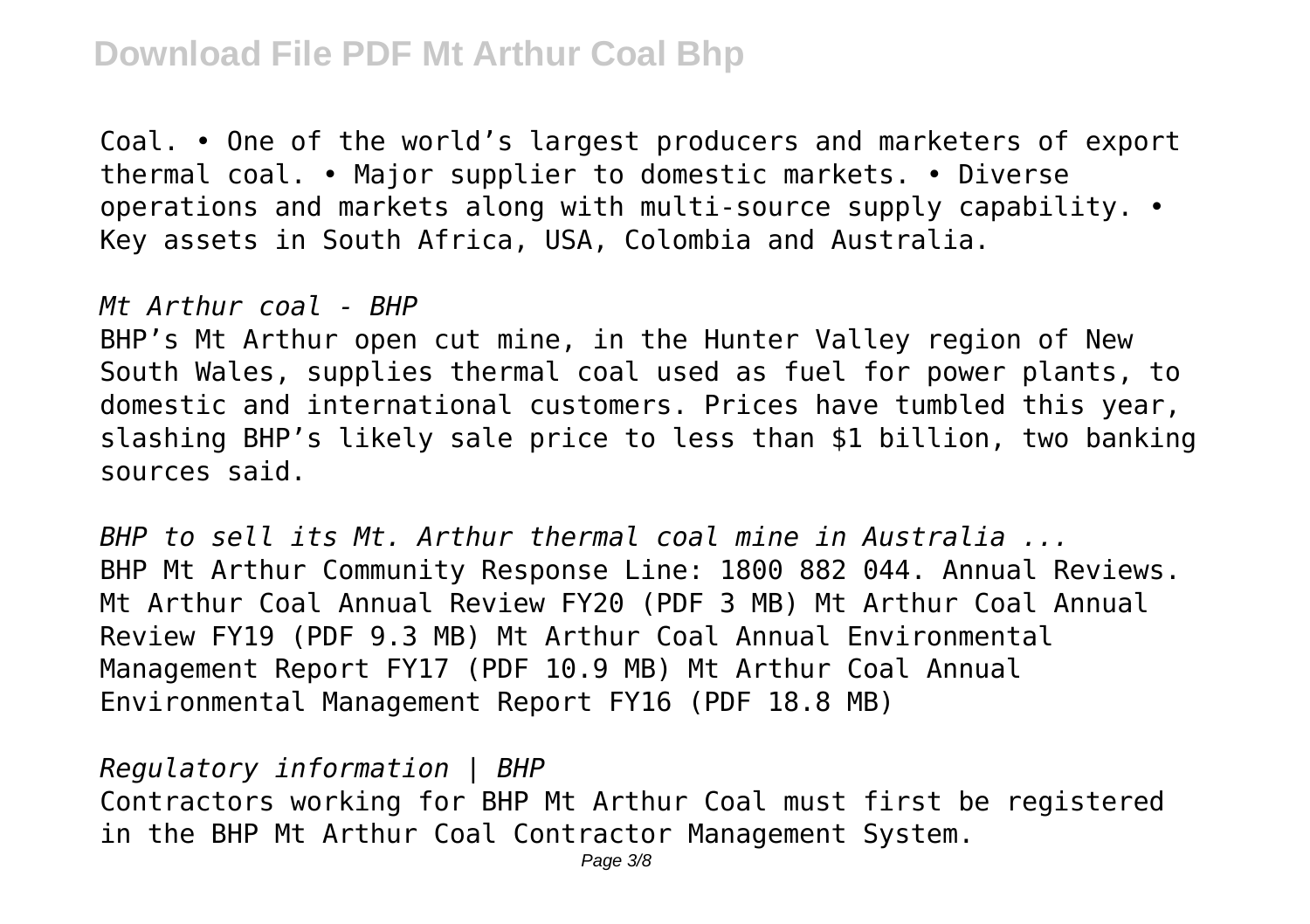#### *BHP Mt Arthur Coal Contractors*

BHP has been attempting to divest the Mt Arthur mine, which is the largest coal mine in New South Wales' Hunter Valley and worth around \$1 billion. To keep up to date with Australian Mining ...

*BHP issues redundancies at Mt Arthur: CFMEU - Australian ...* Thanks to a long-term partnership with BHP Mt Arthur Coal, Hunter Life Education has been able to visit more than 3,000 students in Muswellbrook and the Upper Hunter annually to help build their awareness, knowledge, strategies and skills they need to make safer and healthier life choices.

#### *New South Wales Energy Coal | BHP*

The company's efforts to sell Mt Arthur have previously been widely reported, but it has never before publicly committed to selling its coal assets. In addition to the Mt Arthur mine, BHP owns a...

*BHP commits to selling its thermal coalmines within two ...* We also have substantial interests in oil, gas and energy coal. Our strategy is to have the best capabilities, best commodities and best assets to create long-term value and high returns. We aspire to have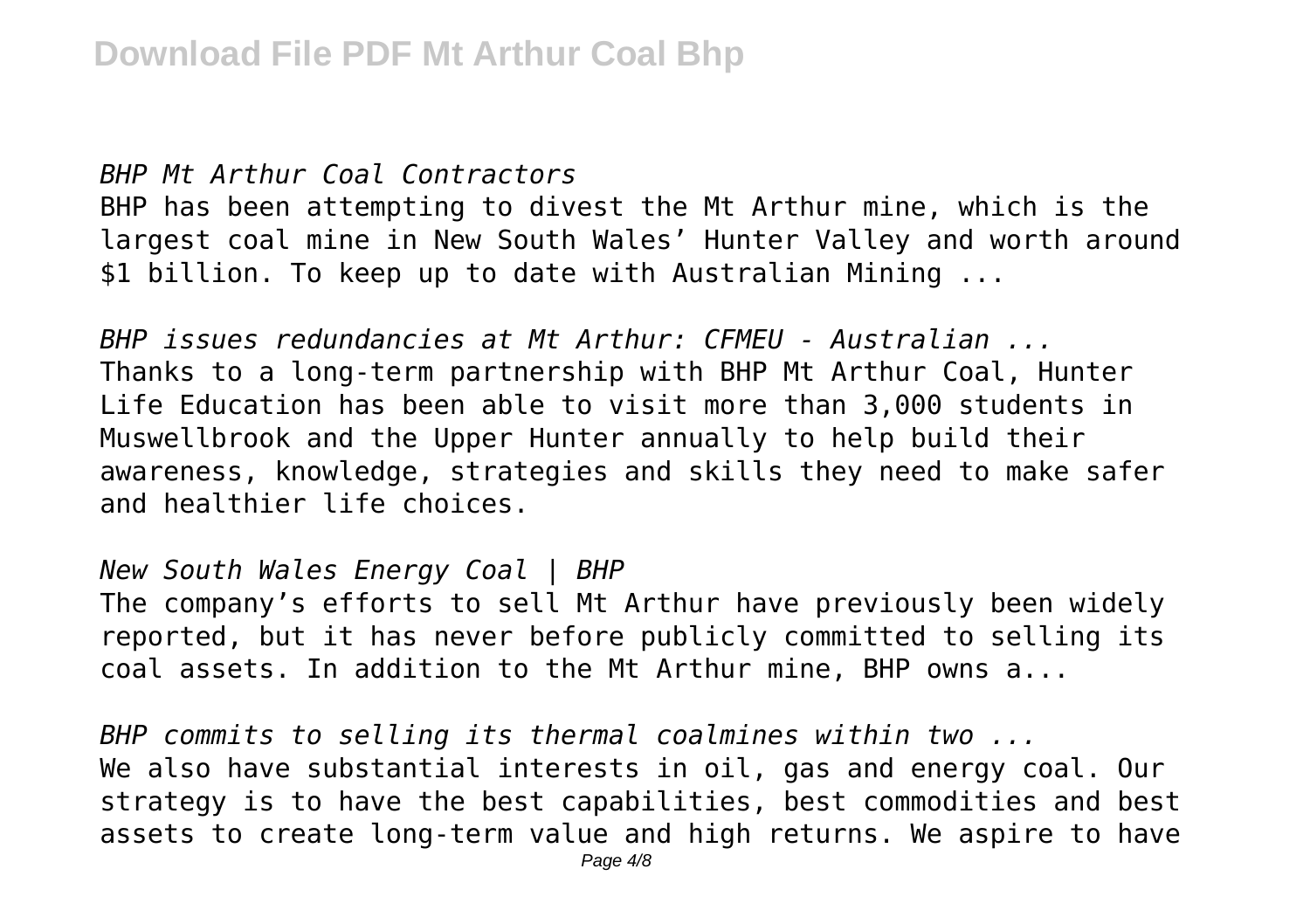industry-leading capabilities applied to a portfolio of world-class assets in the most attractive commodities.

*Structure and strategy | BHP*

Wednesday, June 24th, 2020. BHP has appointed JP Morgan to sell the miner's Australian thermal coal mine Mt Arthur in Newcastle, in east coast of Australia, in a bid to achieve BHP's long-term goal of reducing carbon footprint, a source close to the matter said June 24. There were no specific timelines available for the sale process, and BHP has yet to list down the finalists for an acquisition, he added.

*BHP hires JP Morgan to sell Australian thermal coal mine ...* More on Queensland Coal. BHP Queensland and New South Wales . New South Wales Energy Coal (Australia) New South Wales Energy Coal consists of the Mt Arthur Coal open-cut energy coal mine in the Hunter Valley region of New South Wales, Australia. The site produces coal for domestic and international customers in the energy sector.

*Minerals Australia | BHP* The coal Mt Arthur sells to China typically contains 5500 kilocalories of energy per kilogram. Japanese and many Korean customers typically prefer coal with at least 6000 kilocalories of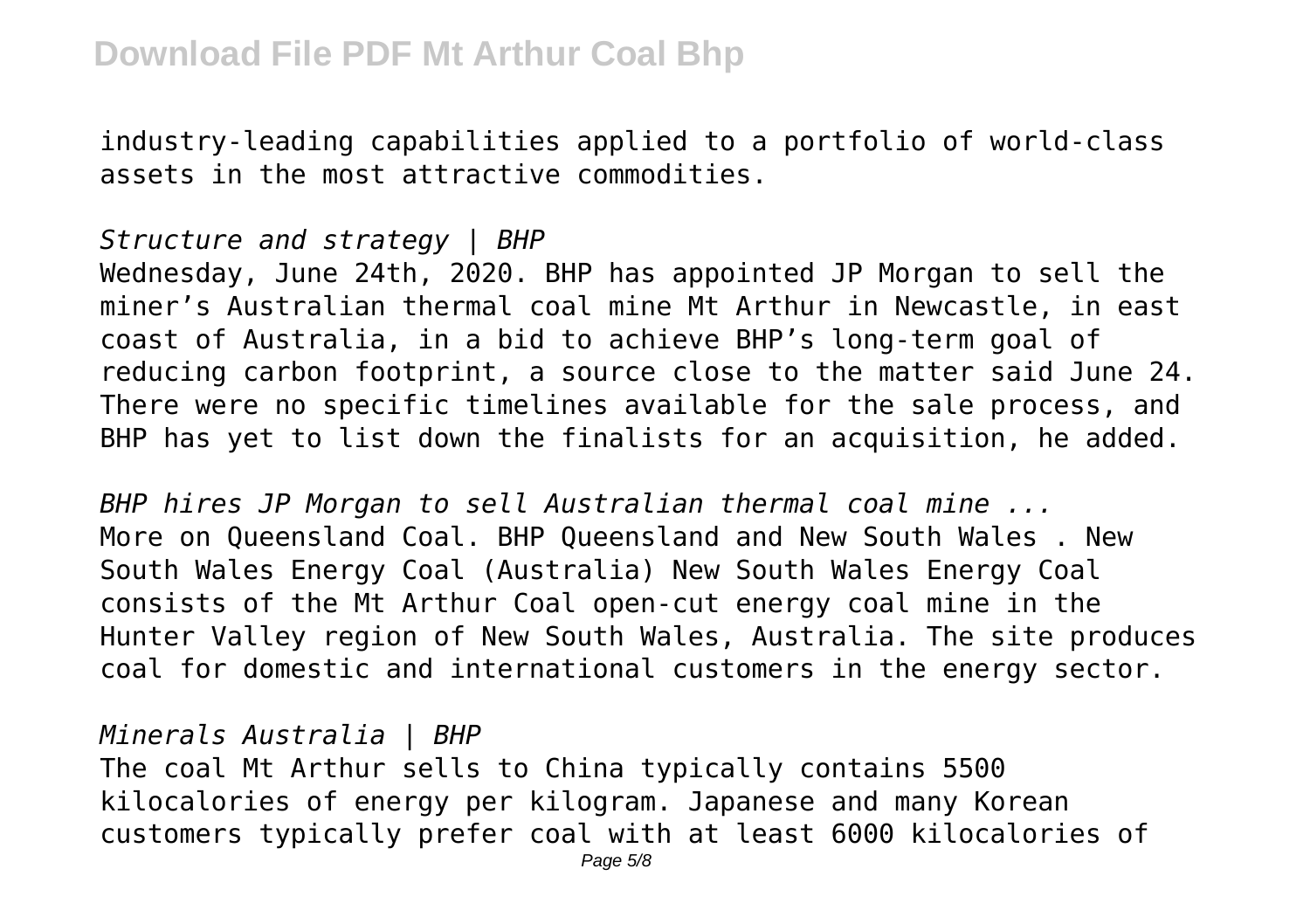energy per...

*BHP upgrades coal to dodge China ban - afr.com* After years of hinting that it did not want to continue mining thermal coal, BHP confirmed on Tuesday it would seek to exit its Mt Arthur mine in NSW and its 33 per cent stake in the Cerrejon mine...

*BHP confirms coal exits as profits underwhelm* Coal is the latest Australian export to be blacklisted by China (pictured, the BHP Mt Arthur coal mine in Muswellbrook in the Upper Hunter region north of Sydney)

*China blacklists Australia's coal industry while accusing ...* BHP (ASX, LON: BHP), the world's largest miner, is said to have hired Macquarie Bank and JP Morgan to sell its Mt Arthur thermal coal mine in Australia, as pressure from investors and the public to...

*BHP to sell Australian thermal coal mine - MINING.COM* Mt Arthur is the largest individual coal production site in the NSW Hunter Valley. Download high resolution image (JPG, 3.2 MB) Download low resolution image (JPG, 87 kB)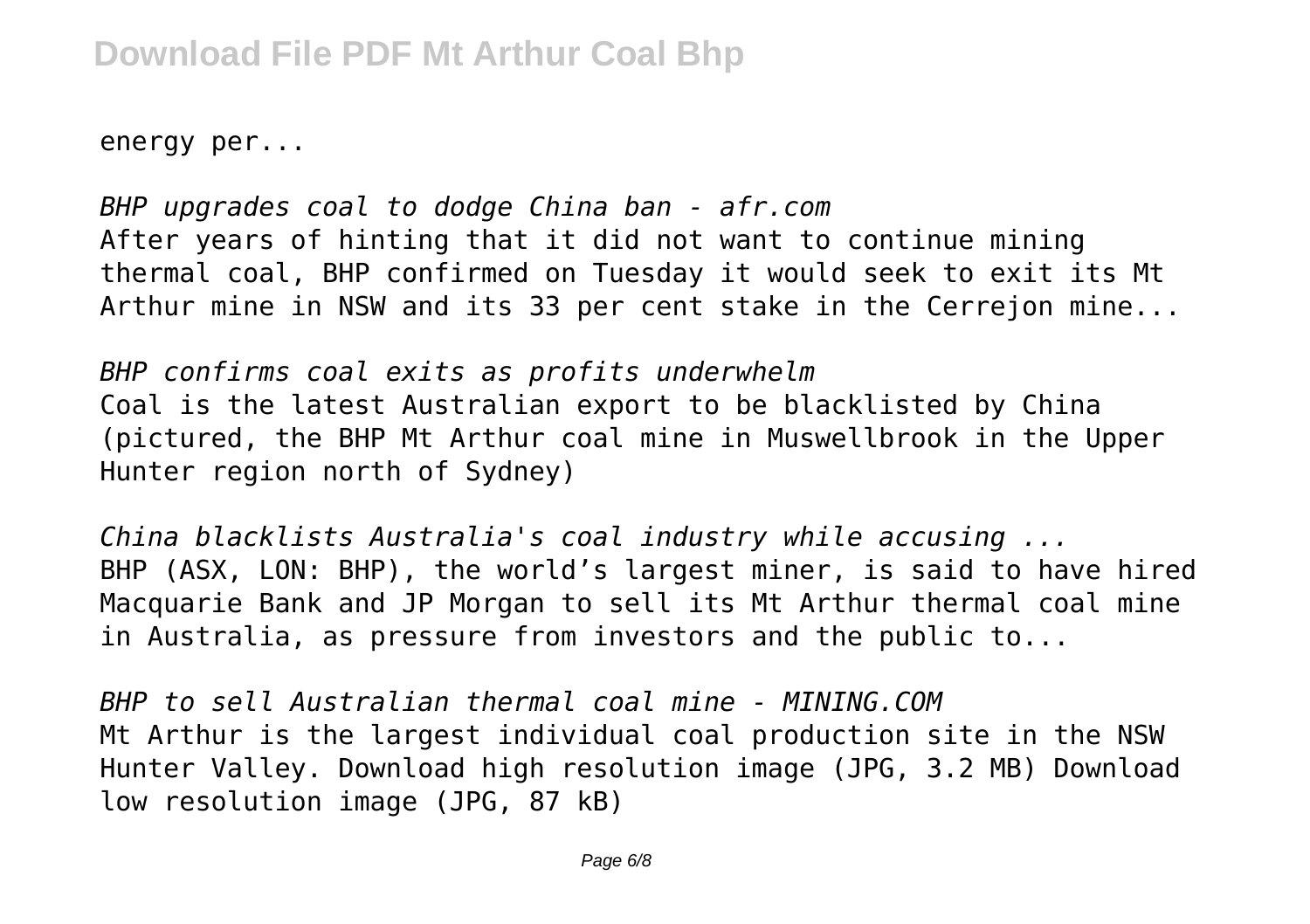### *Mt Arthur Coal Australia | BHP*

The Mt Arthur coal mine is the largest coal mine in New South Wales' Hunter Valley region and is expected to be worth around \$1 billion. It is forecast to have production of between 15 and 17 million tonnes for the 12 months ended on June 30. BHP hired Macquarie bank and JP Morgan to sell the thermal coal mine last year, sources said.

*BHP coal exit stalled by Mt Arthur bids - Australian Mining* BHP Billiton has approved an expansion of the Mt Arthur Coal mine in New South Wales, to increase production of saleable thermal coal from 11.5 million tonnes per annum (mtpa) to approximately 15 mtpa (run-ofmine coal production increasing to 20 mtpa).

*BHP Billiton to expand Australian coal mine - ScienceDirect* BHP's Mt Arthur Coal is the largest individual coal production site in the region. Located less than 5 kilometres from Muswellbrook, NSW we produce high quality, clean energy coal for international and domestic customers.